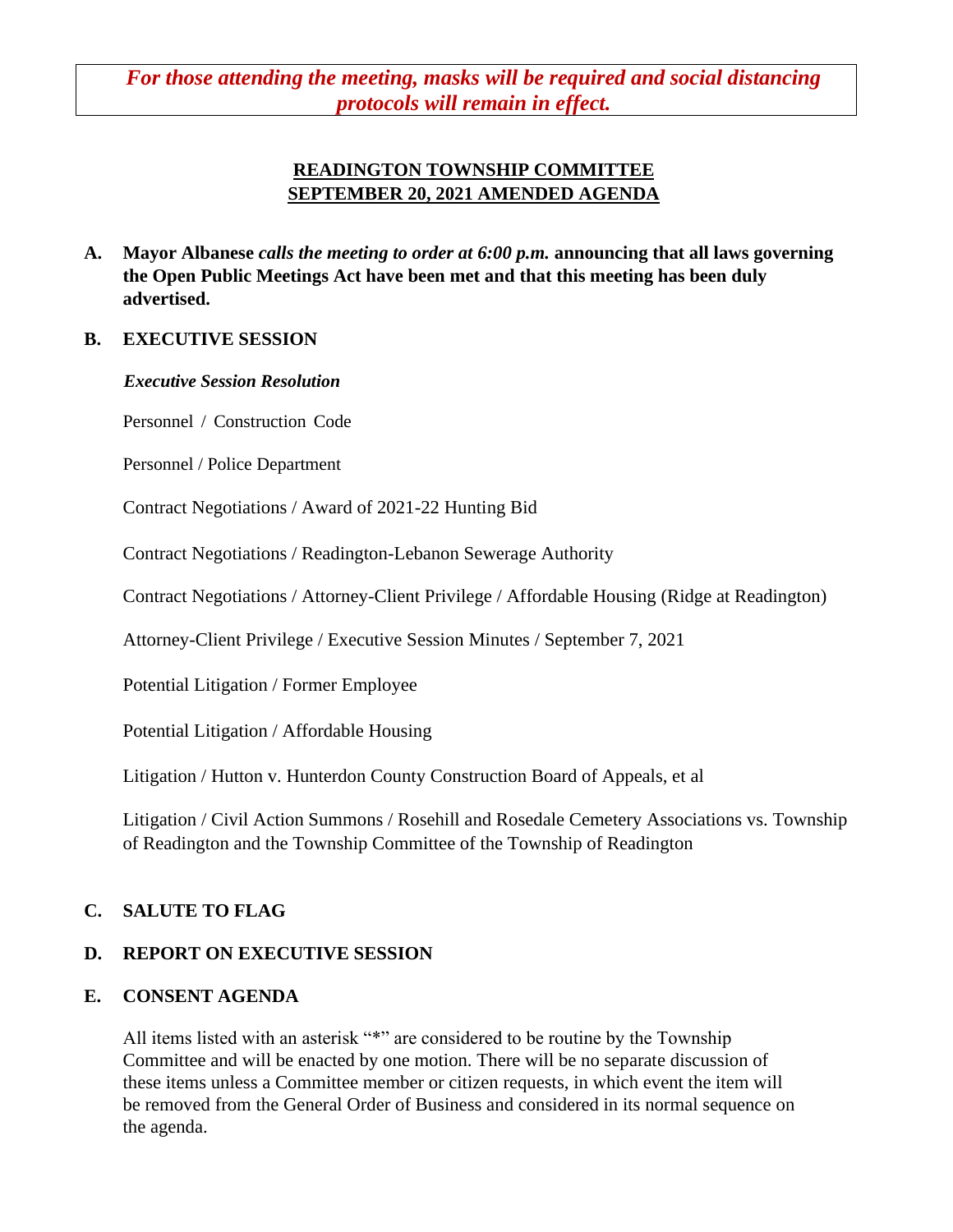- 1. *\* Resolution Authorizing the Purchase of Two Police Vehicle through Educational Services Commission of New Jersey Cooperative*
- 2. *\* Special Items of Revenue and Appropriations in the 2021 Budget Pursuant to N.J.S.A. 40A:4-87*
- 3. *\* Resolution Authorizing the Issuance of a Duplicate Tax Sale Certificate Pursuant to Chapter 99 of the Public Laws of 1997*
- 4. *\* Resolution Ratifying and Confirming the Action of the Readington Township Committee Authorizing the Construction Department to Waive Construction Permit Fees Related to Hurricane Ida Repairs*

# **F. \* APPROVAL OF MINUTES**

 *Minutes of September 7, 2021 Meeting* 

# **G. COMMENTS FROM THE PUBLIC for items listed on the agenda only**

# **H. CORRESPONDENCE / OTHER INFORMATION**

- 1. Information Public Hearing Notice from NJ Transit regarding *Programs Developed Pursuant to the Senior Citizen & Disabled Residents Transportation Assistance Program Act.*
- 2. Public Notice from Konkus Corporation, Applicant, Branchburg Township Planning Board, regarding *Preliminary and Final Major Site Plan Approval for the Construction of a 9,750 SF Industrial Building in the I-1 Zone, along with a Parking Lot, and Related Drainage and Other Improvements.*

# **I. NEW BUSINESS**

- 1. *An Ordinance Repealing Ordinance #02-2021 Amending Chapter 148 of the Land Use Ordinance of the Township of Readington, County of Hunterdon and State of New Jersey Pertaining to Stormwater Management and Adopting a Replacement Ordinance*
- 2. *2020 Capital Request / Pickell Park and Summer Road Park*
- 3. *Special Event Permit Application / East Whitehouse Fire Department Fundraiser / October 9, 2021*
- 4. *Resolution in Recognition of Tyler Daniel O'Brien Attaining Eagle Scout*